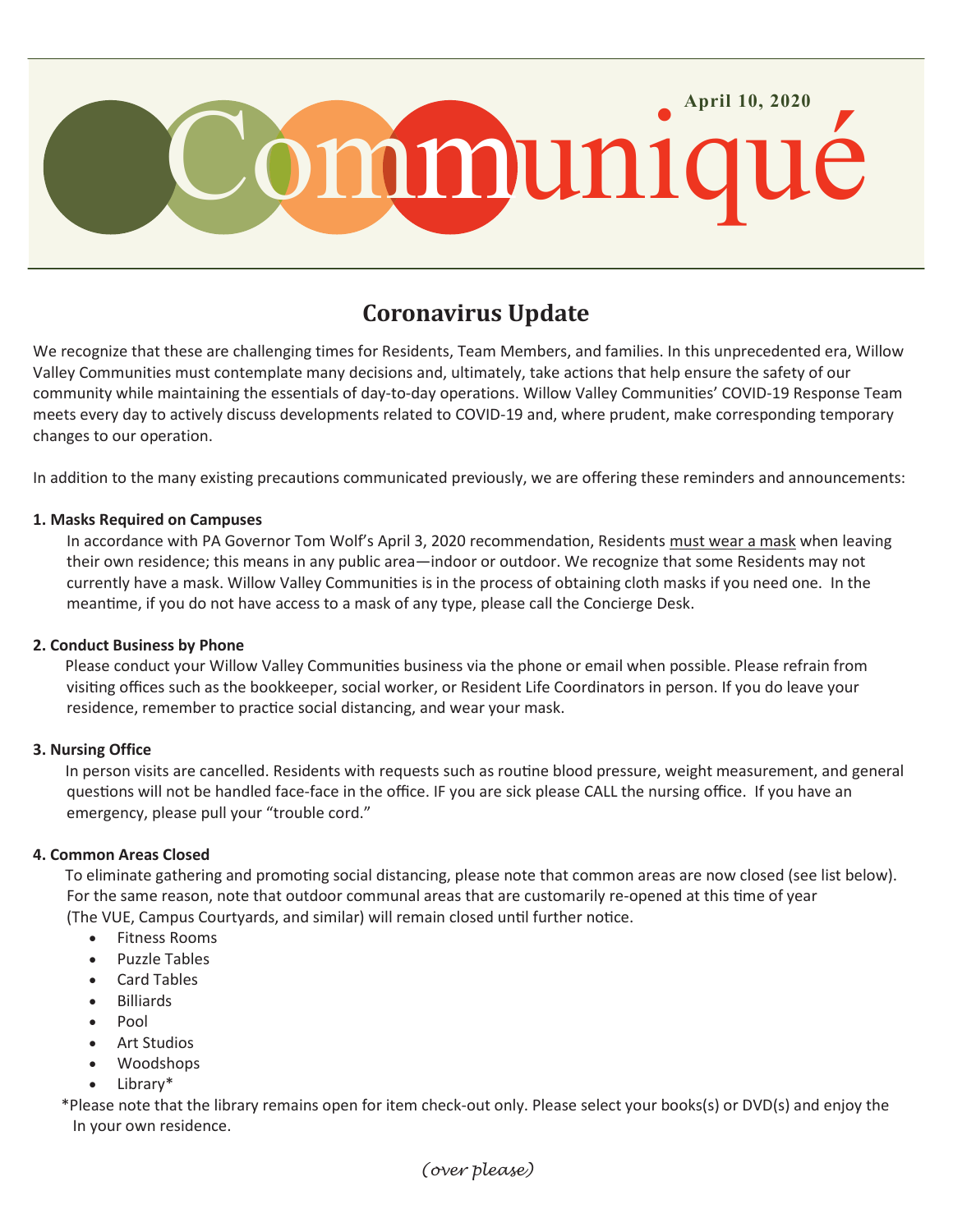## **5. No Visitors / Guests**

As mentioned several times already, Willow Valley Communities is closed to visitors and guests. Please note the following clarifications:

- Unfortunately, this precautionary policy comes at a special time of year: Easter/Passover Weekend. Please note that Residents are not permitted to have guests for Easter/Passover.
- The no visitor policy applies to all residence styles, including the outer buildings, such as villas and town homes. Guests are not permitted on campus. This applies to both Independent and Supportive Living, with an exception for end-of-life circumstances within one week of anticipated passing in Supportive Living.
- The no visitor policy applies to family members; they are considered guests and are not permitted until further notice.

### **6. Stay at Home Order**

 Per the PA governor's order, all Pennsylvania residents are mandated to stay at home except for truly necessary trips, such as medication, doctor visits, necessary groceries, and the like. This applies to Residents of Willow Valley Communities, and includes the prohibition of cross-campus visits (example: a Lakes Resident is not permitted to visit a Manor Resident). Please heed the governor's order.

# **7. Independent COVID-19 Testing**

If you, a Resident, are being tested for COVID-19 by your own physician, please notify Resident Nursing right away.

# **8. Pharmacy Deliveries**

 A reminder that HealthDirect Pharmacy (formerly Williams Apothecary) at Manor North continues to deliver throughout Willow Valley Communities. Also, HealthDirect is accepting Tricare Insurance. Please feel free to use this service as a means to reduce or eliminate trips outside of your residence.

# **9. No Campus Meetings Next Week**

 As a result of the time and energy being put into the COVID-19 management planning and implementation, there will be no Campus meetings next week, virtual or recorded. We will make every attempt to have an information session available for the normally scheduled Quarterly meeting in May. In the meantime, many of the questions being asked and answered can be found on our website ([www.willowvalleycommunities.org/coronavirus](http://www.willowvalleycommunities.org/coronavirus)).

### **10. Person Under Investigation or Positive Case for COVID-19**

Several Residents and Team Members have asked to better understand Willow Valley Communities' protocols for handling an investigation for, or positive case of, COVID-19 within our community. Attached to this Communique, please find a written description of our processes and protocols employed in these instances. It includes an explanation of several key measures including direct close contact and contact tracing.

In these truly unique times in which each of us is being asked to adapt to temporary, but important changes, please remember the famous quote, "We cannot accomplish all we need to do without working together." Please continue to do your part to help us mitigate the risk of COVID-19 at Willow Valley Communities.

Despite the unique circumstances we are all experiencing, the Willow Valley Communities team wishes you a weekend filled with joy, comfort, and peace.

*Denny*— Denny Griest, President and Chief Financial Officer

*(see attachment)*